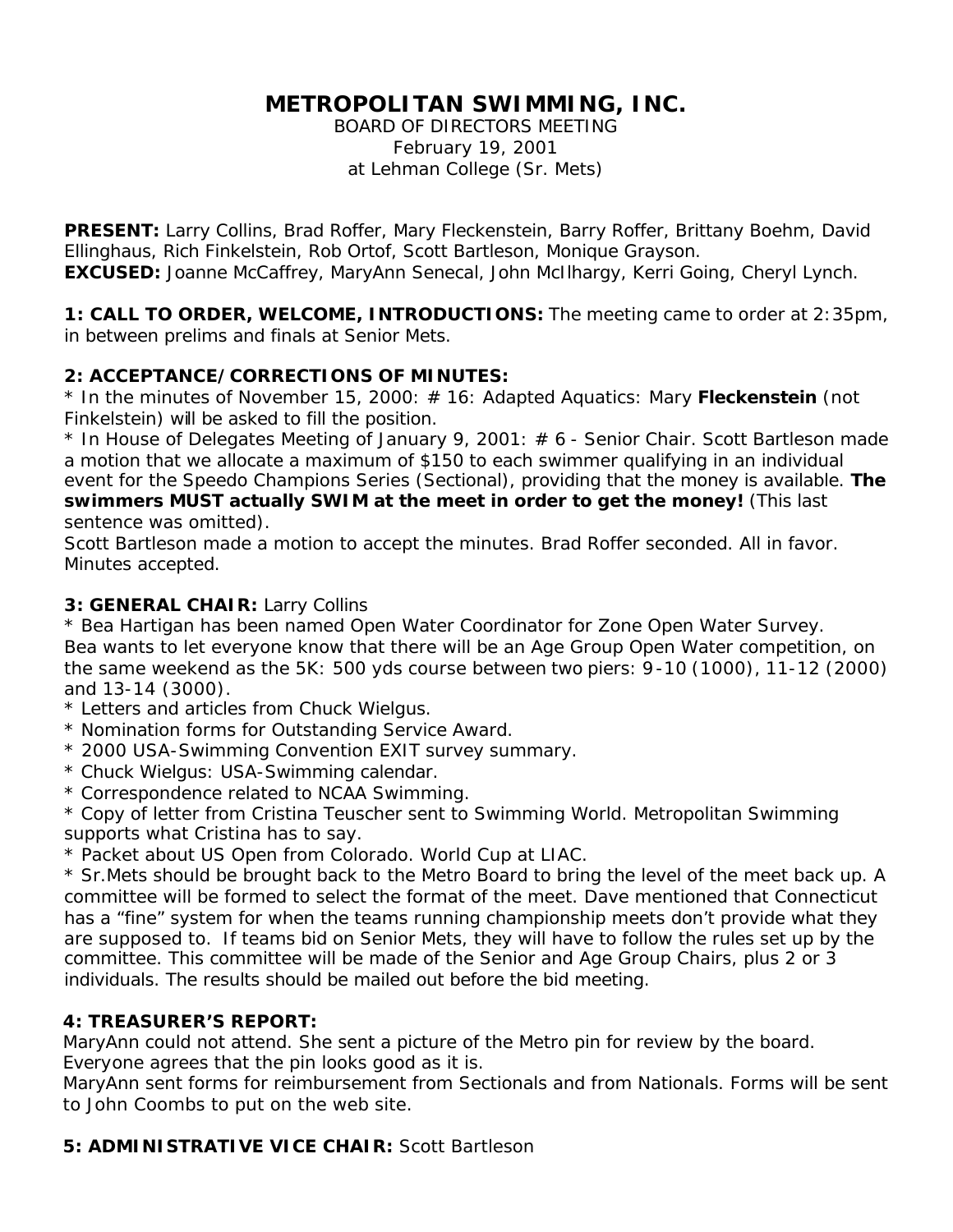There are 3 delinquent reports from January. Scott will send letters to teams.

## **6: OFFICIALS:**

\* Todd Trotman becomes area chair of Long Island.

\* Search committee for officials chair includes Joe Hogan + 4 area chairs (Long Island, Westchester, Mid-Hudson Valley, NY City). Larry will send a letter. Bea would set up the search.

\* Roger Wycoff is still doing the Metro Scholarship. **But**:

Please, send applications for Metro Scholarship to the Metro Office: Barry Roffer, 19, Mt Rainier Ave., Farmingville, NY 11738

\* Larry would like to see that, at all the championships meets run under the Metro umbrella, from 8-under championships to Senior Mets, officials should not be paid. Officials should do at least two sessions at SC and LC Sr.Mets. We need the thoughts of the area chairs on this subject. Larry would like to go to each committee meeting at least once.

\* Lenny Galluzzi is asking if Metro will again subsidize the meals, for 2 athletes of each one of the 65 clubs, to attend the Hall Of Fame dinner. This would amount to about \$4,000. Rob said that it should be OK.

#### **7: SENIOR CHAIR:** Brad Roffer

The Championships Booklet must be ready by the April Board Meeting. Discussion about the Metro Calendar.

#### **8: AGE GROUP CHAIR REPORT:**

Mac was unable to attend. Silver Championship North went great, except that score was kept and announced. This is a non scoring meet. Silver South was great too!

## **9: COACHES' REPRESENTATIVE:**

Kerri Going was unable to attend.

## **10: ATHLETES' REPRESENTATIVE:** Brittany Boehm

\* Brittany said that Barry has the newsletter.

\* She said that Ginny Nussbaum, at LIAC, is asking the board's approval to change their May meet from Saturday & Sunday (Mother's Day) May 12-13, to Friday & Saturday, May 11-12, 2001. All said OK. Meet dates are changed.

\* Vote for Junior Rep: some athletes will not go to JO's and Brittany wanted to have elections also at other meets. Maybe at Sectionals, but we must be sure that same athlete will not vote twice.

## **11: ZONE TEAM COORDINATOR:** Barry Roffer

Equipment for Zones is ready. Bus and Hotel are OK. Barry was going to go to the hotel on Friday, February  $23<sup>rd</sup>$ , to check things out regarding the meals.

## **12: REGISTRATION COORDINATOR:** Barry Roffer

Nothing going on.

**Coaches: please update your credentials. 2 nd year coaches must pass the test in order to re-register.**

#### 13: TECHNICAL PLANNING: David Ellinghaus

\* Reminder: **May 2nd meeting at White Plains YWCA at 5:30pm - SC & LC Schedules and cut-off times.**